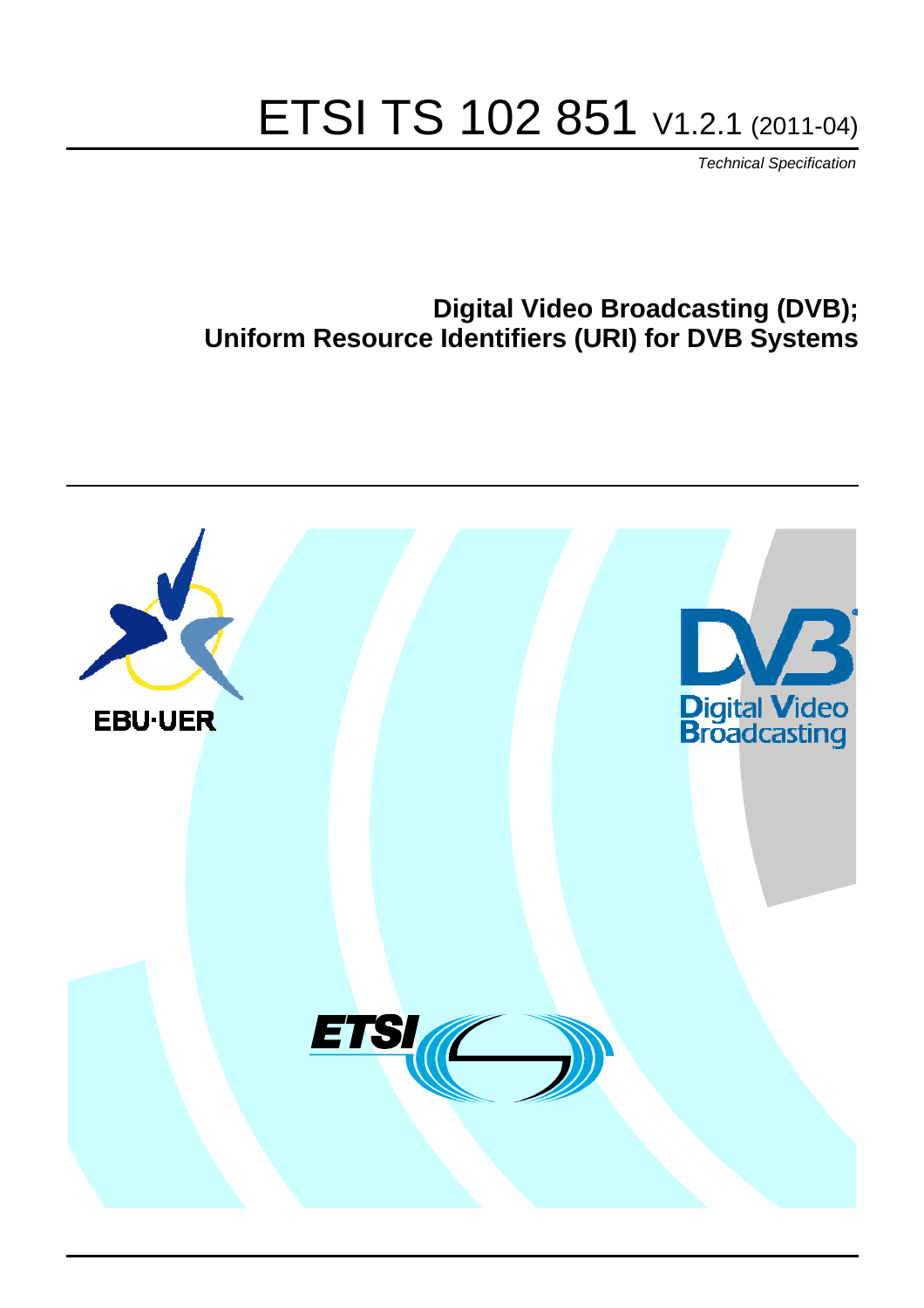Reference RTS/JTC-DVB-292

Keywords

broadcasting, content, digital, DVB, TV

#### *ETSI*

#### 650 Route des Lucioles F-06921 Sophia Antipolis Cedex - FRANCE

Tel.: +33 4 92 94 42 00 Fax: +33 4 93 65 47 16

Siret N° 348 623 562 00017 - NAF 742 C Association à but non lucratif enregistrée à la Sous-Préfecture de Grasse (06) N° 7803/88

#### *Important notice*

Individual copies of the present document can be downloaded from: [http://www.etsi.org](http://www.etsi.org/)

The present document may be made available in more than one electronic version or in print. In any case of existing or perceived difference in contents between such versions, the reference version is the Portable Document Format (PDF). In case of dispute, the reference shall be the printing on ETSI printers of the PDF version kept on a specific network drive within ETSI Secretariat.

Users of the present document should be aware that the document may be subject to revision or change of status. Information on the current status of this and other ETSI documents is available at <http://portal.etsi.org/tb/status/status.asp>

If you find errors in the present document, please send your comment to one of the following services: [http://portal.etsi.org/chaircor/ETSI\\_support.asp](http://portal.etsi.org/chaircor/ETSI_support.asp)

#### *Copyright Notification*

No part may be reproduced except as authorized by written permission. The copyright and the foregoing restriction extend to reproduction in all media.

> © European Telecommunications Standards Institute 2011. © European Broadcasting Union 2011. All rights reserved.

**DECT**TM, **PLUGTESTS**TM, **UMTS**TM, **TIPHON**TM, the TIPHON logo and the ETSI logo are Trade Marks of ETSI registered for the benefit of its Members.

**3GPP**TM is a Trade Mark of ETSI registered for the benefit of its Members and of the 3GPP Organizational Partners. **LTE**™ is a Trade Mark of ETSI currently being registered

for the benefit of its Members and of the 3GPP Organizational Partners.

**GSM**® and the GSM logo are Trade Marks registered and owned by the GSM Association.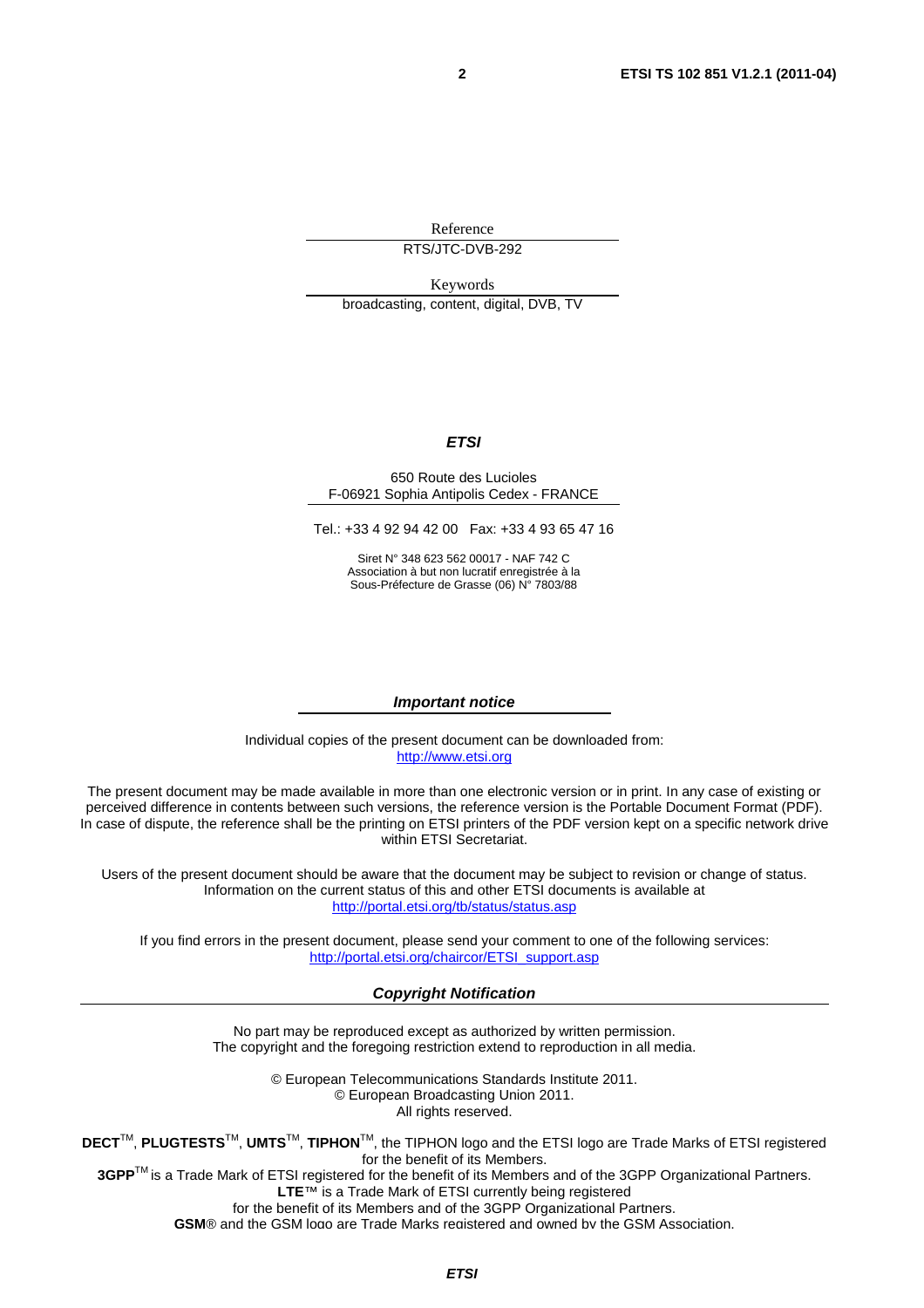# Contents

| 1            |                               |  |
|--------------|-------------------------------|--|
| 2            |                               |  |
| 2.1          |                               |  |
| 2.2          |                               |  |
| 3            |                               |  |
| 3.1          |                               |  |
| 3.2          |                               |  |
| 4            |                               |  |
| 5            |                               |  |
| 6            |                               |  |
| 6.1          |                               |  |
| 6.2          |                               |  |
| 6.2.1        |                               |  |
| 6.2.2        |                               |  |
| 6.2.3        |                               |  |
| 6.2.4        |                               |  |
| 6.2.5        |                               |  |
| 6.2.6        |                               |  |
| 6.3          |                               |  |
| 6.3.1        |                               |  |
| 6.3.2        |                               |  |
| 6.3.3        |                               |  |
| 6.3.4        |                               |  |
| 6.3.5        |                               |  |
| 6.3.6        |                               |  |
| 6.4<br>6.4.1 |                               |  |
| 6.4.2        |                               |  |
| 6.4.3        |                               |  |
| 6.5          |                               |  |
| 7            |                               |  |
| 7.1          |                               |  |
| 7.2          |                               |  |
|              | <b>Annex A (informative):</b> |  |
|              |                               |  |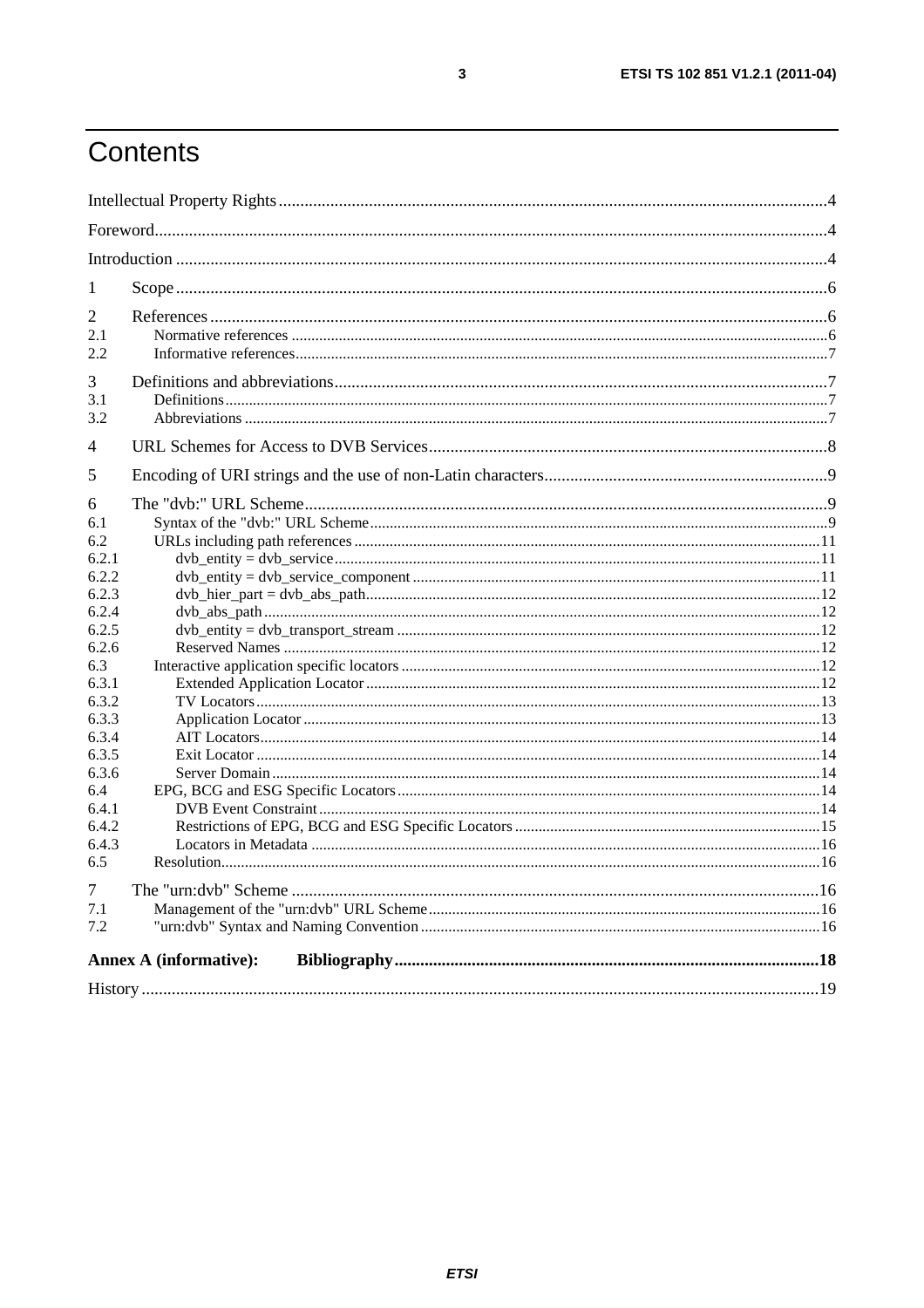IPRs essential or potentially essential to the present document may have been declared to ETSI. The information pertaining to these essential IPRs, if any, is publicly available for **ETSI members and non-members**, and can be found in ETSI SR 000 314: *"Intellectual Property Rights (IPRs); Essential, or potentially Essential, IPRs notified to ETSI in respect of ETSI standards"*, which is available from the ETSI Secretariat. Latest updates are available on the ETSI Web server ([http://webapp.etsi.org/IPR/home.asp\)](http://webapp.etsi.org/IPR/home.asp).

Pursuant to the ETSI IPR Policy, no investigation, including IPR searches, has been carried out by ETSI. No guarantee can be given as to the existence of other IPRs not referenced in ETSI SR 000 314 (or the updates on the ETSI Web server) which are, or may be, or may become, essential to the present document.

### Foreword

This Technical Specification (TS) has been produced by Joint Technical Committee (JTC) Broadcast of the European Broadcasting Union (EBU), Comité Européen de Normalisation ELECtrotechnique (CENELEC) and the European Telecommunications Standards Institute (ETSI).

NOTE: The EBU/ETSI JTC Broadcast was established in 1990 to co-ordinate the drafting of standards in the specific field of broadcasting and related fields. Since 1995 the JTC Broadcast became a tripartite body by including in the Memorandum of Understanding also CENELEC, which is responsible for the standardization of radio and television receivers. The EBU is a professional association of broadcasting organizations whose work includes the co-ordination of its members' activities in the technical, legal, programme-making and programme-exchange domains. The EBU has active members in about 60 countries in the European broadcasting area; its headquarters is in Geneva.

European Broadcasting Union CH-1218 GRAND SACONNEX (Geneva) Switzerland Tel: +41 22 717 21 11 Fax: +41 22 717 24 81

The Digital Video Broadcasting Project (DVB) is an industry-led consortium of broadcasters, manufacturers, network operators, software developers, regulatory bodies, content owners and others committed to designing global standards for the delivery of digital television and data services. DVB fosters market driven solutions that meet the needs and economic circumstances of broadcast industry stakeholders and consumers. DVB standards cover all aspects of digital television from transmission through interfacing, conditional access and interactivity for digital video, audio and data. The consortium came together in 1993 to provide global standardisation, interoperability and future proof specifications.

# Introduction

In its current strict technical meaning, a URL (Uniform Resource Locator) is a URI (Uniform Resource Identifier) which, "in addition to identifying a resource, [provides] a means of locating the resource by describing its primary access mechanism (e.g. its network 'location')" RFC 3986 [14].

Often, the term "URL" is used even though a URI is being referred to. Before RFC 1630 [i.1] formally defined the term URI as a generic term best suited for the concept in June 1994, "Uniform Resource Locator" was used widely for designating network-retrievable documents which were the core idea of the World Wide Web. This imprecise use of the term has continued until to date.

"Uniform Resource Names (URNs) [on the other hand] are intended to serve as persistent, location-independent resource identifiers and are designed to make it easy to map other namespaces (that share the properties of URNs) into URN-space. Therefore, the URN syntax provides a means to encode character data in a form that can be sent in existing protocols, transcribed on most keyboards, etc." RFC 2141 [i.2].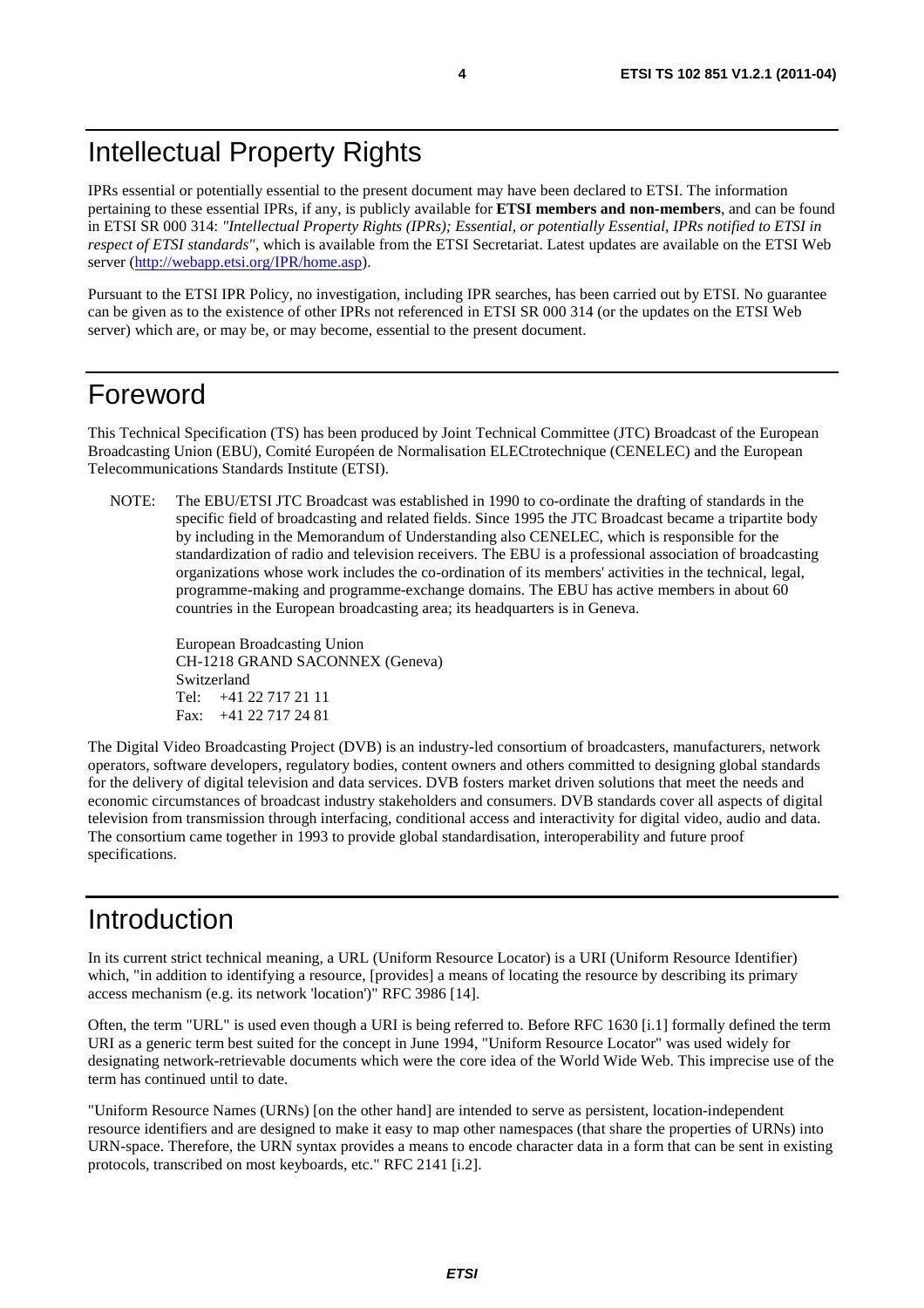So a URN globally refers to an entity regardless from where and how it may be retrieved, whilst a URL globally refers to a location without implying anything about the object that can be retrieved from that location. Both URNs and URLs are subsets of URI.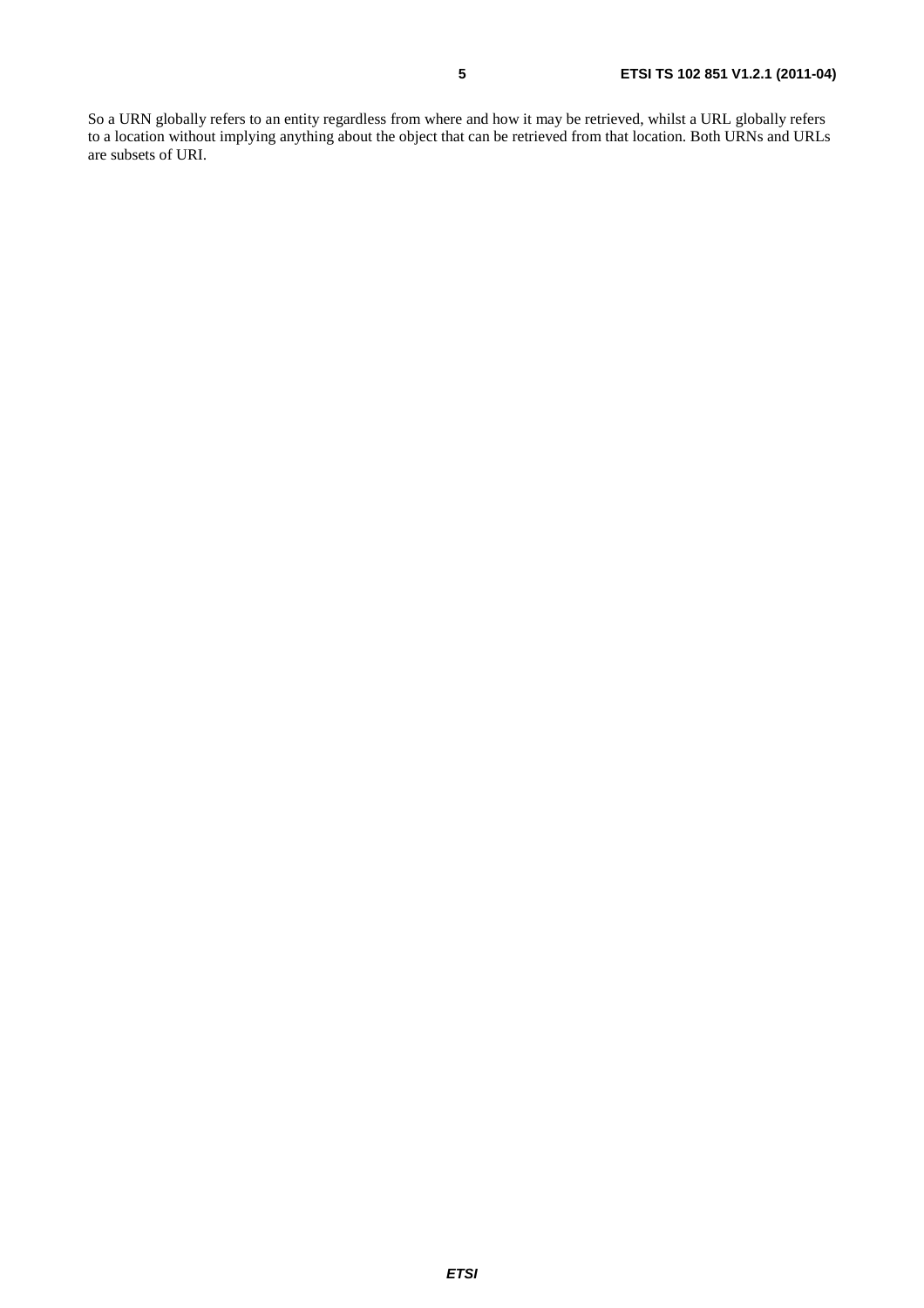#### 1 Scope

The present document specifies the syntax, semantics and encoding of the Uniform Resource Identifier (URI) schemes for use with DVB systems. The following URI schemes are covered:

- dvb:
- exit:

These URI schemes shall be used to refer to locations on DVB networks from both, within DVB networks and from outside of DVB networks.

### 2 References

References are either specific (identified by date of publication and/or edition number or version number) or non-specific. For specific references, only the cited version applies. For non-specific references, the latest version of the reference document (including any amendments) applies.

Referenced documents which are not found to be publicly available in the expected location might be found at [http://docbox.etsi.org/Reference.](http://docbox.etsi.org/Reference)

NOTE: While any hyperlinks included in this clause were valid at the time of publication ETSI cannot guarantee their long term validity.

#### 2.1 Normative references

The following referenced documents are necessary for the application of the present document.

[1] ISO/IEC 13818-1: "Information technology - Generic coding of moving pictures and associated audio information: Systems". [2] ISO/IEC 13818-2: "Information technology - Generic coding of moving pictures and associated audio information: Video". [3] ISO/IEC 13818-3: "Information technology - Generic coding of moving pictures and associated audio information - Part 3: Audio". [4] ISO/IEC 13818-4: "Information technology - Generic coding of moving pictures and associated audio information - Part 4: Conformance testing". [5] ISO/IEC 13818-6: "Information technology - Generic coding of moving pictures and associated audio information - Part 6: Extensions for DSM-CC". [6] ISO/EC 13818-9: "Information technology - Generic coding of moving pictures and associated audio information - Part 9: Extension for real time interface for systems decoders". [7] ISO/IEC 13818-10: "Information technology - Generic coding of moving pictures and associated audio information - Part 10: Conformance extensions for Digital Storage Media Command and Control (DSM-CC)". [8] ETSI EN 300 468: "Digital Video Broadcasting (DVB); Specification for Service Information (SI) in DVB systems". [9] ETSI TS 102 812: "Digital Video Broadcasting (DVB); Multimedia Home Platform (MHP) Specification 1.1.1". [10] ISO/IEC 8601 (2002): "Data elements and interchange formats - Information interchange - Representation of dates and times".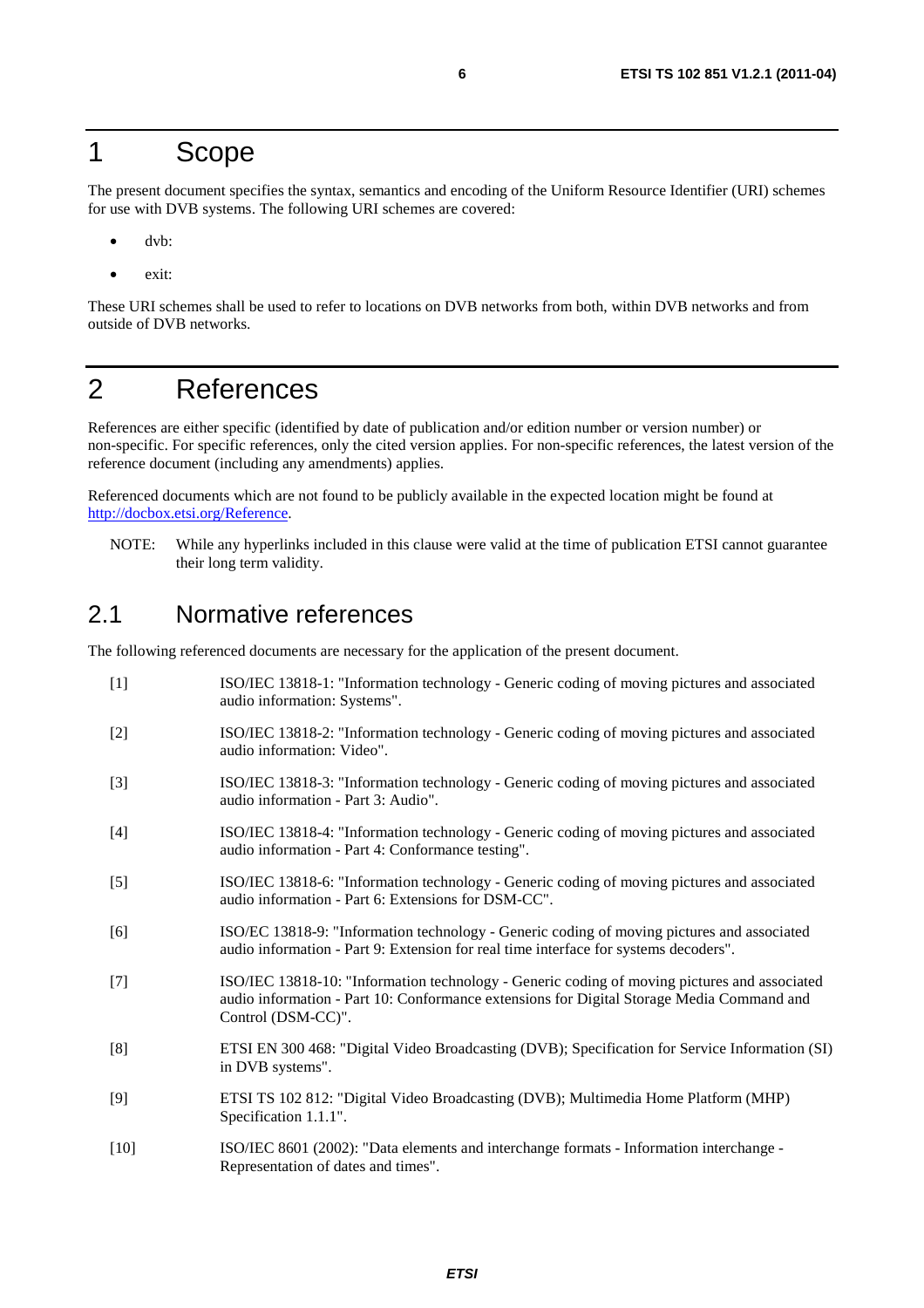- [11] IETF RFC 5328 (September 2008): "A Uniform Resource Name (URN) Namespace for the Digital Video Broadcasting Project (DVB)", A. Adolf and P. MacAvock.
- [12] ETSI EN 301 192: "Digital Video Broadcasting (DVB); DVB specification for data broadcasting".
- [13] IETF RFC 2234: "Augmented BNF for Syntax Specifications: ABNF".
- [14] IETF RFC 3986: "Uniform Resource Identifier (URI): Generic Syntax".

### 2.2 Informative references

The following referenced documents are not necessary for the application of the present document but they assist the user with regard to a particular subject area.

- [i.1] IETF RFC 1630: "Universal Resource Identifiers in WWW A Unifying Syntax for the Expression of Names and Addresses of Objects on the Network as used in the World-Wide Web".
- [i.2] **IETF RFC 2141: ""URN Syntax".**
- [i.3] IETF RFC 791: "Internet Protocol DARPA Internet Program Protocol Specification".
- [i.4] IETF RFC 2838: "Uniform Resource Identifiers for Television Broadcasts".
- [i.5] Digital Audio-Visual Council (DAVIC) (1999): "DAVIC 1.4.1 Specification Part 9 Information Representation".
- [i.6] UK Digital TV Group (UK DTG) (May 2003): "Digital Terrestrial Television MHEG-5 Specification".
- [i.7] ETSI TR 102 679: "Digital Video Broadcasting (DVB); Register of DVB URNs and Classification Schemes".

# 3 Definitions and abbreviations

### 3.1 Definitions

For the purposes of the present document, the terms and definitions given in EN 300 468 [8] apply.

### 3.2 Abbreviations

For the purposes of the present document, the following abbreviations apply:

| AIT                      | <b>Application Information Table</b>               |
|--------------------------|----------------------------------------------------|
| NOTE:                    | See TS 102 812 [9].                                |
| <b>ABNF</b>              | <b>Augmented Backus-Naur Form</b>                  |
| NOTE:                    | See RFC 2234 [13].                                 |
| <b>BCG</b><br><b>BNF</b> | <b>Broadband Content Guide</b><br>Backus-Naur Form |
| NOTE:                    | See RFC 2234 [13].                                 |
| <b>EPG</b>               | Electronic Programme Guide                         |
| NOTE:                    | See EN 300 468 [8].                                |
| ESG                      | Electronic Service Guide                           |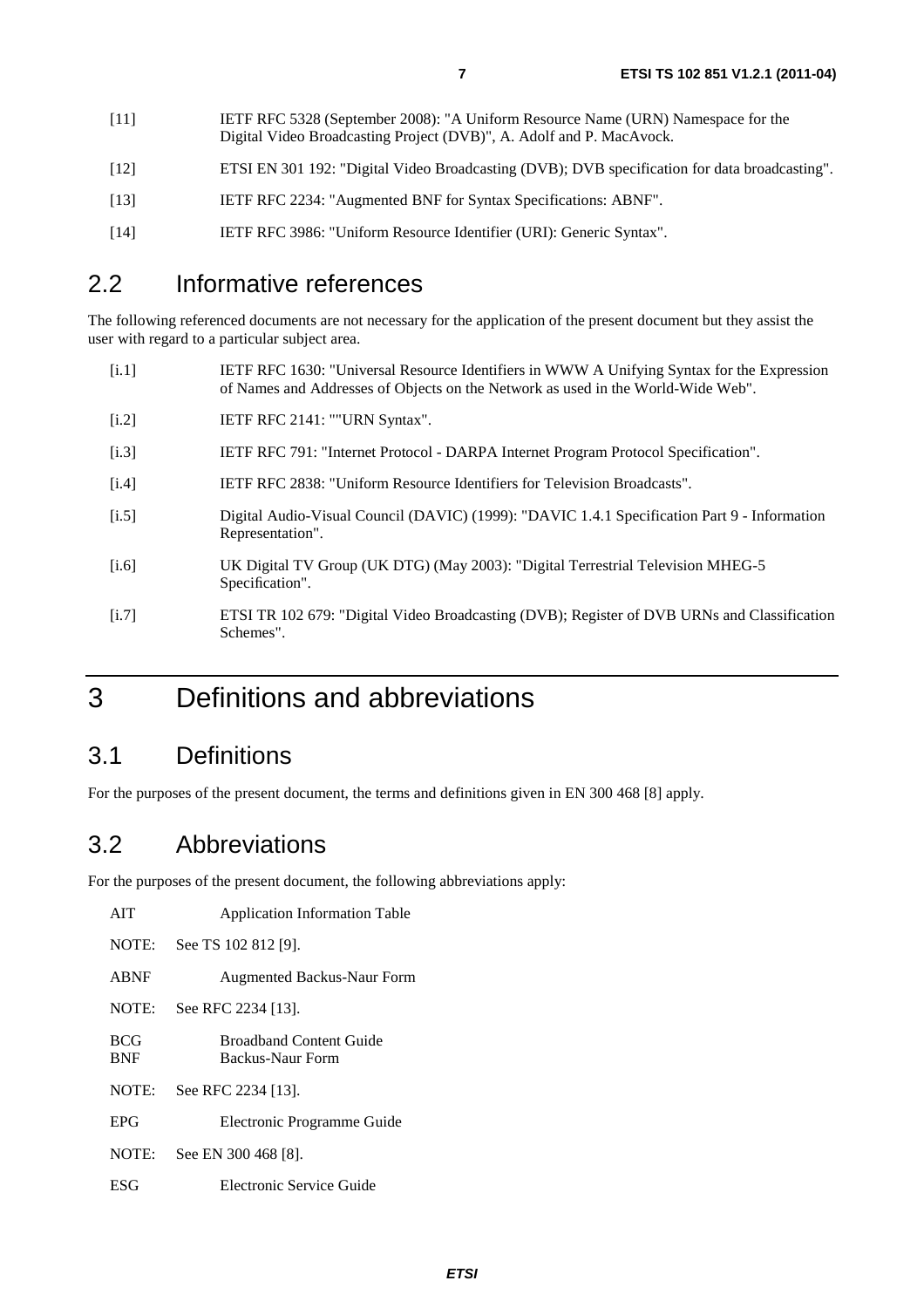# 4 URL Schemes for Access to DVB Services

DVB has - as of this writing - defined two environments for broadcast, interactive and on-demand services:

- The "Phase 1" environment which is based on MPEG-2 Transport Stream ISO 13818 [1] to [7].
- The "Phase 2" environment which separates the transport from the encoding and is based on the IP protocol RFC 791 [i.3].

DVB defines the following general format of the URLs:

<protocol>://<server>/<node1>/.../<nodeN>/<object>

The *protocol* part of the URL identifies that it is a DVB service. All DVB defined *protocol* tags begin with the string "dvb".

The *server* part of the URL points to the network service access point (NSAP) as services are the basic element that is carried in DVB networks. The rest of the URL specifies the individual component relative to the respective NSAP.

The format of the *object* part is dependent on the type of the service. This part is not needed if the URL points to the whole service.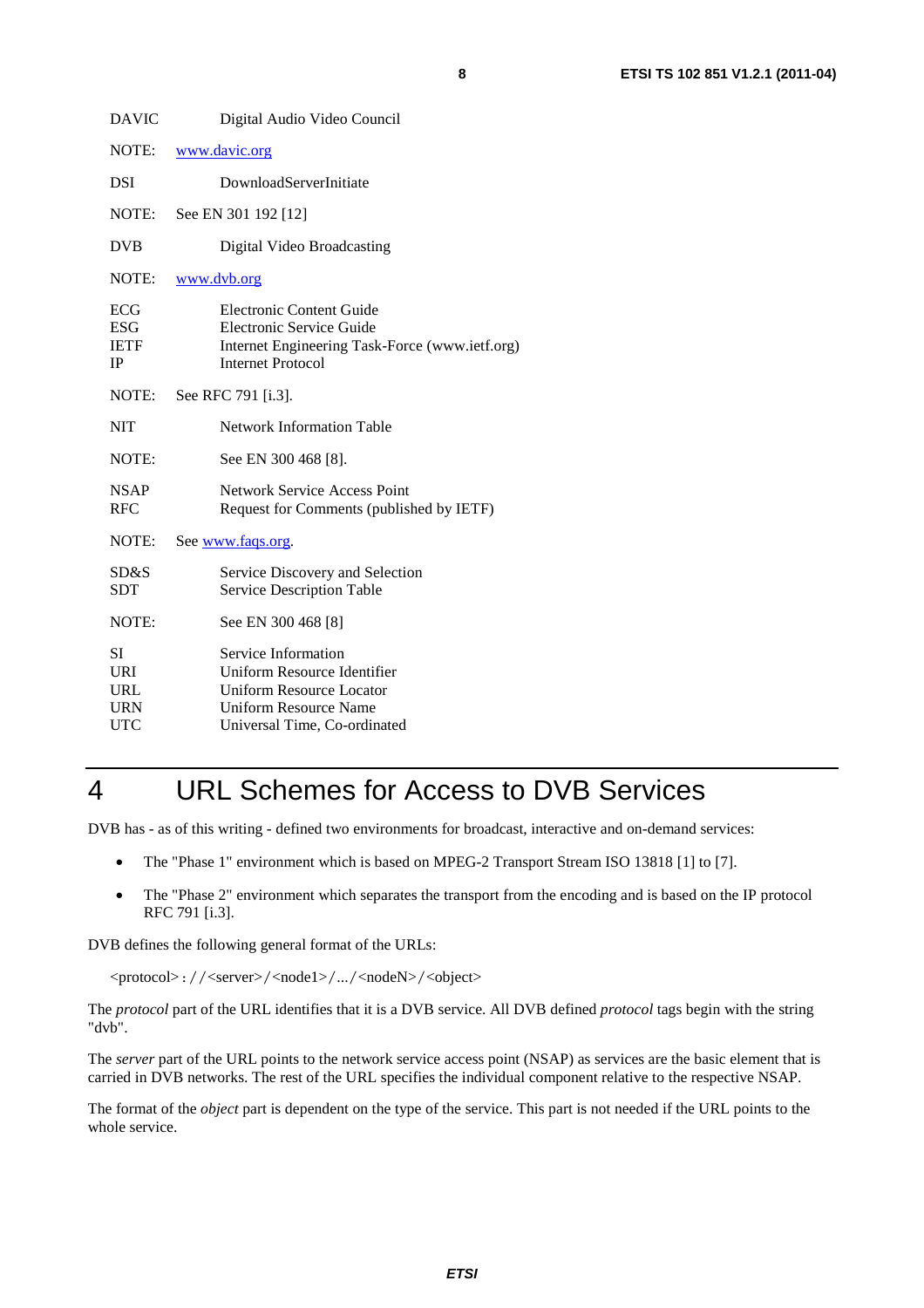# 5 Encoding of URI strings and the use of non-Latin characters

The URI format (see RFC 3986 [14]) consists of a sequence of a limited range of Latin characters plus a limited number of graphical characters (e.g. ' $@'$ , '=', etc. but not including a space character). In order for non-Latin characters to be used in URIs, a standard mapping from those non-Latin characters is defined.

All characters not within the range of characters allowed in a URI must be encoded into UTF-8 and included in the URI as a sequence of escaped octets. An escaped octet is encoded as a character triplet, consisting of the percent character "%" followed by the two hexadecimal digits representing the octet code.

# 6 The "dvb:" URL Scheme

DVB defines a specific Uniform Resource Locator (URL) format which provides a general addressing mechanism intended to access broadcast services from interactive applications or services.

DVB URLs may be used from an interactive application to address any of the following:

- A DVB service.
- One or more components of a DVB service for example video, audio or subtitle elementary streams.
- An event in a DVB service.
- A transport stream in a DVB network.
- A file carried in a DSM-CC object carousel.
- Another interactive application.

Which of these can be used and how they are used should be defined in the specification for the technology in which the interactive application is written or distributed.

DVB broadcast networks carry Service Information (SI) which contains globally unique parameters for locating services in the broadcast networks. The URL format, defined by DVB to access such services is based on these parameters as they provide an addressing mechanism in a physical network independent way. The same services may be carried simultaneously in many physical networks, but the parameters in the SI will remain the same and they can thus be used by the clients to locate the services regardless of the actual physical network.

### 6.1 Syntax of the "dvb:" URL Scheme

An extended format of the DAVIC DVB URL [i.5] shall be used for addressing DVB-SI entities as well as files within object carousels. This extension of the DAVIC locator is backwards compatible with both the original DAVIC locator as well as the UK DTG extension [i.6]. The main extensions are support for multiple component tags for specifying a subset of the components of a service, and a specified way of referencing files in an object carousel within a service.

The following locator formats shall be used:

- dvb://<original\_network\_id>.[<transport\_stream\_id>][. <service\_id>[. < component\_set>[\$<dvb\_carousel] \_id>]][<dvb\_event\_constraint>]][<path-absolute>]
- dvb://'<textual\_service\_identifier>'[.<component\_set>[\$<dvb\_carousel\_id>]][<dvb\_event\_constraint>][ <path-absolute>]

A more formal specification of the DVB dvb: URL expressed in BNF (as used in RFC 3986 [14]) is presented in table 1.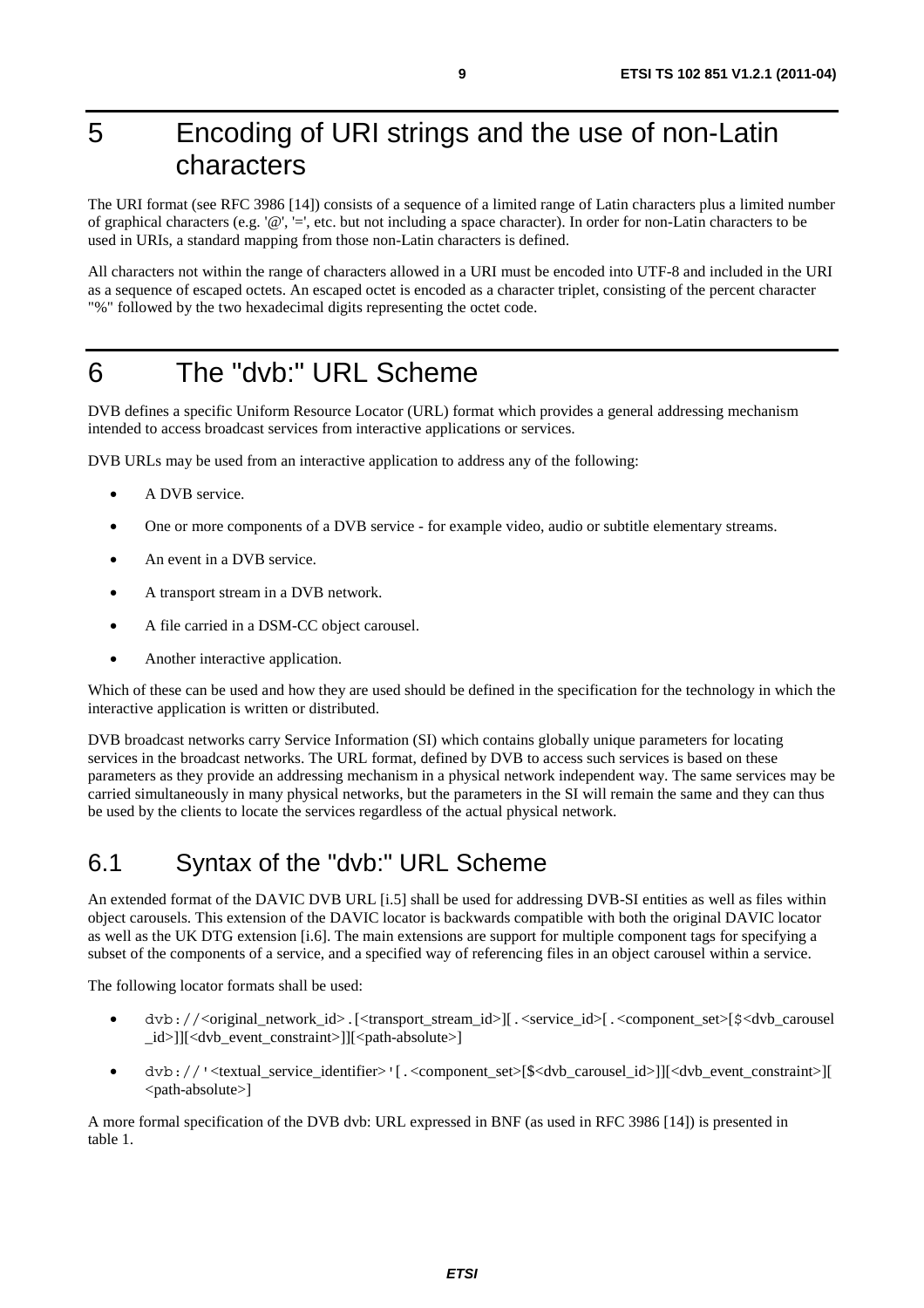**Table 1: Syntax of the dvb: URL** 

| dvb_url                           | $=$ | dvb_scheme ":" dvb_hier_part                                                                                 |
|-----------------------------------|-----|--------------------------------------------------------------------------------------------------------------|
| dvb_scheme                        |     | "dvb"                                                                                                        |
|                                   | $=$ |                                                                                                              |
| dvb_hier_part                     | $=$ | dvb_net_path   dvb_abs_path                                                                                  |
| dvb_abs_path                      | $=$ | path-absolute (see note 2)                                                                                   |
| dvb_net_path                      | $=$ | "//" (dvb_entity [dvb_abs_path ])   dvbapp_entity (see note 1)                                               |
| dvb_entity                        | $=$ | dvb_transport_stream   dvb_service   dvb_service_component                                                   |
| dvb_transport_stream              | $=$ | original_network_id "." transport_stream_id                                                                  |
| dvb_service                       |     | dvb_service_without_event [ dvb_event_constraint (see note 3) ]                                              |
| dvb_service_component             |     | dvb_service_without_event "." component_set<br>["\$" dvb_carousel_id]<br>[dvb_event_constraint (see note 3)] |
| dvb_service_without_event         | $=$ | original_network_id "." [ transport_stream_id ] "." service_id<br>  "" textual_service_identifier ""         |
| dvb_carousel_id                   | $=$ | transaction_id (see note 5)                                                                                  |
| component_set                     | $=$ | component_tag_set   qualified_component_set<br>  fully_qualified_component_set                               |
| component_tag_set                 | $=$ | component_tag *("&" component_tag)                                                                           |
| qualified_component_set           | $=$ | qualified_component *("&" qualified_component)                                                               |
| qualified_component               |     | component_type "=" component_id                                                                              |
| component_type                    |     | "video"   "audio"   "data"   "subtitle"   "teletext"   "dvbst"                                               |
| component_id                      | $=$ | component_string   "default"   "current"   "hearing_impaired"  <br>"visually_impaired"   "none"              |
| component_string                  | $=$ | iso639_language_code   component_tag                                                                         |
| fully_qualified_component_set     | $=$ | fully_qualified_component *("&" fully_qualified_component)                                                   |
| fully_qualified_component         |     | "fqc=" stream_content_and_component_type "," component_tag<br>["," iso639_language_code ]                    |
| stream_content_and_component_type | $=$ | hex_string (see note 6)                                                                                      |
| original_network_id               | $=$ | hex_string                                                                                                   |
| transport_stream_id               |     | hex_string                                                                                                   |
| service_id                        |     | hex_string                                                                                                   |
| component_tag                     |     | hex_string                                                                                                   |
| event_id                          | =   | hex_string                                                                                                   |
|                                   |     |                                                                                                              |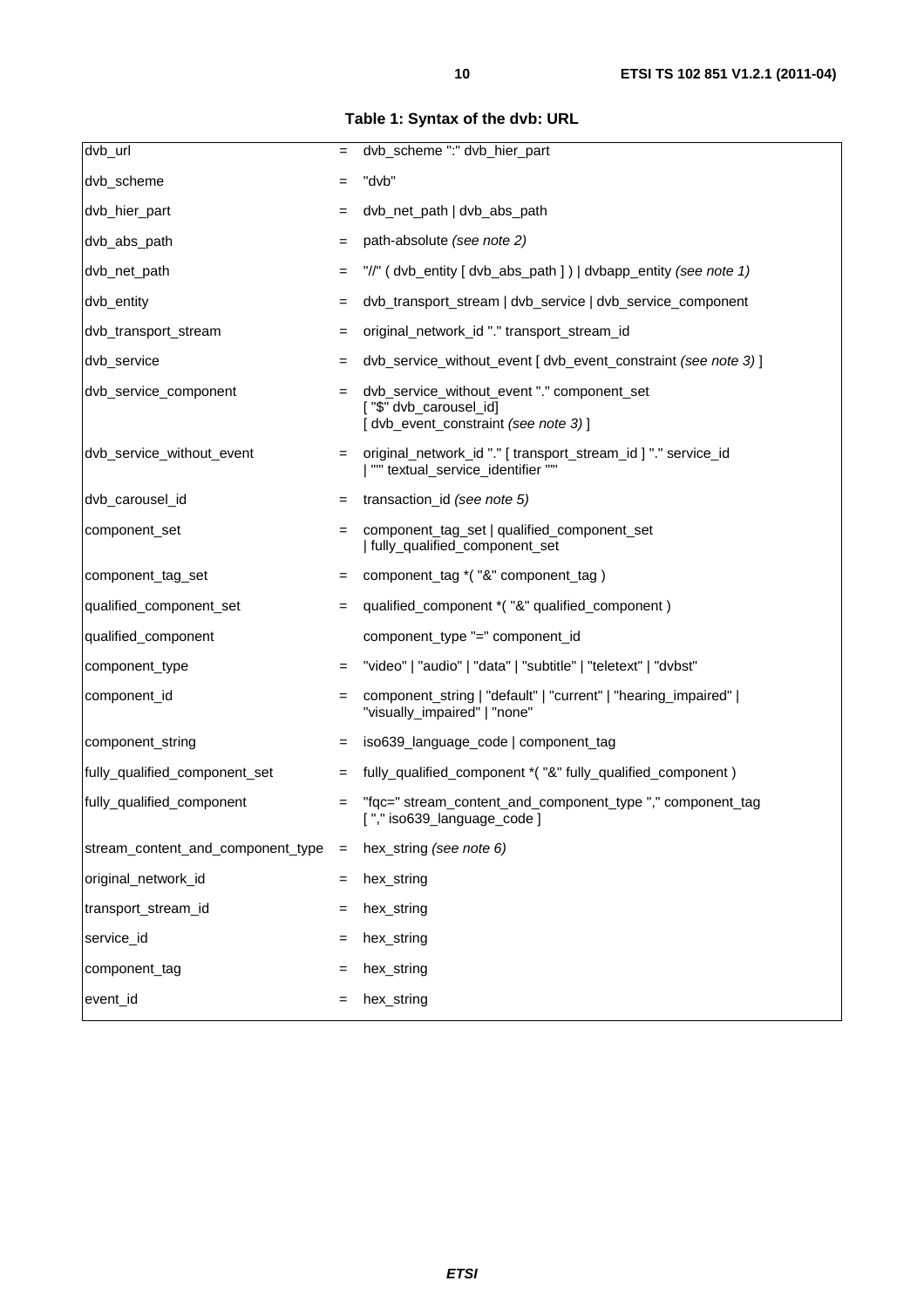| transaction id                                                                                                                                                                                                                                                                                                                                                                                                                                            | $=$ | hex string                                                                      |
|-----------------------------------------------------------------------------------------------------------------------------------------------------------------------------------------------------------------------------------------------------------------------------------------------------------------------------------------------------------------------------------------------------------------------------------------------------------|-----|---------------------------------------------------------------------------------|
| textual_service_identifier                                                                                                                                                                                                                                                                                                                                                                                                                                | $=$ | host (see note 4)                                                               |
| iso639 language code                                                                                                                                                                                                                                                                                                                                                                                                                                      |     | $= 3$ ("A-Z"   "a-z" )                                                          |
| hex_string                                                                                                                                                                                                                                                                                                                                                                                                                                                | $=$ | 1 * hex                                                                         |
| hex                                                                                                                                                                                                                                                                                                                                                                                                                                                       |     | = digit   "A"   "B"   "C"   "D"   "E"   "F"   "a"   "b"   "c"   "d"   "e"   "f" |
| digit                                                                                                                                                                                                                                                                                                                                                                                                                                                     |     | $=$ "0"   "1"   "2"   "3"   "4"   "5"   "6"   "7"   "8"   "9"                   |
| NOTE 1: See clause "6.3.1 Application format specific locator".<br>INOTE 2: path-absolute as defined in RFC 3986 [14].<br>NOTE 3: See clause "6.4 EPG, BCG and ESG Specific Locators".<br>NOTE 4: host as defined in RFC 3986 [14].<br>INOTE 5: See clause "10 Data carousels" in EN 301 192 [12].<br>NOTE 6: 12-bit hex string (3 hex chars) which is the stream_content followed by the component_type from the<br>component descriptor EN 300 468 [8]. |     |                                                                                 |

It should be noted that this syntax is fully compliant with the generic syntax of URIs as specified in RFC 3986 [14] and uses the registry-based naming authority version of that. Furthermore, all generic definitions specified in [14] shall be valid for the DVB URL as well (e.g. escaping of special characters within file names, etc.).

RFC 3986 [14] defines methods for path segments to include parameters (introduced with a semicolon character ";"). The present document currently makes no use of such parameters. Implementations conforming to the present document shall ignore any such parameters to ensure compatibility with future specifications.

When a path is present in a URL where the dvb entity part identifies a DVB service, the path references an object in an object carousel within the service. If there are multiple object carousels within the same service, the rule on how to select the default one is to be defined.

### 6.2 URLs including path references

When a path is present in a URL where the dvb\_entity part identifies one component of a DVB service and that component carries an object carousel stream, the path references an object in an object carousel whose root (i.e. DSI message) is sent within that component. Note that the referenced object itself is not necessarily carried in the component identified in the URL, but the component in the URL identifies only the component carrying the root of the object carousel in which the referenced object is carried.

The semantics when the path is present in the URL and where the dvb\_entity part identifies something else than the two cases described above is not defined in the present document and is reserved for future use.

When the dvb\_net\_path part is missing and only the dvb\_abs\_path is present, the URL refers to a file in a default object carousel within the current service. The current service is dependent on the usage context.

#### $6.2.1$  dvb entity = dvb service

When a path is present in a URL where the dvb entity part identifies a DVB service, the path references an object in an object carousel within the service. If the dvb\_service\_component element is not present there shall only be one Object Carousel in the DVB service.

#### 6.2.2 dvb\_entity = dvb\_service\_component

When a path is present in a URL where the dvb entity part identifies one component of a DVB service and that component carries an object carousel stream, the path references an object in an object carousel whose "root" (i.e. DSI message) is sent within that component. In this case the component tag set shall only contain one element.

The semantics when the path is present in URL where the dvb\_entity part identifies something else than the two cases described above are not specified in the present document.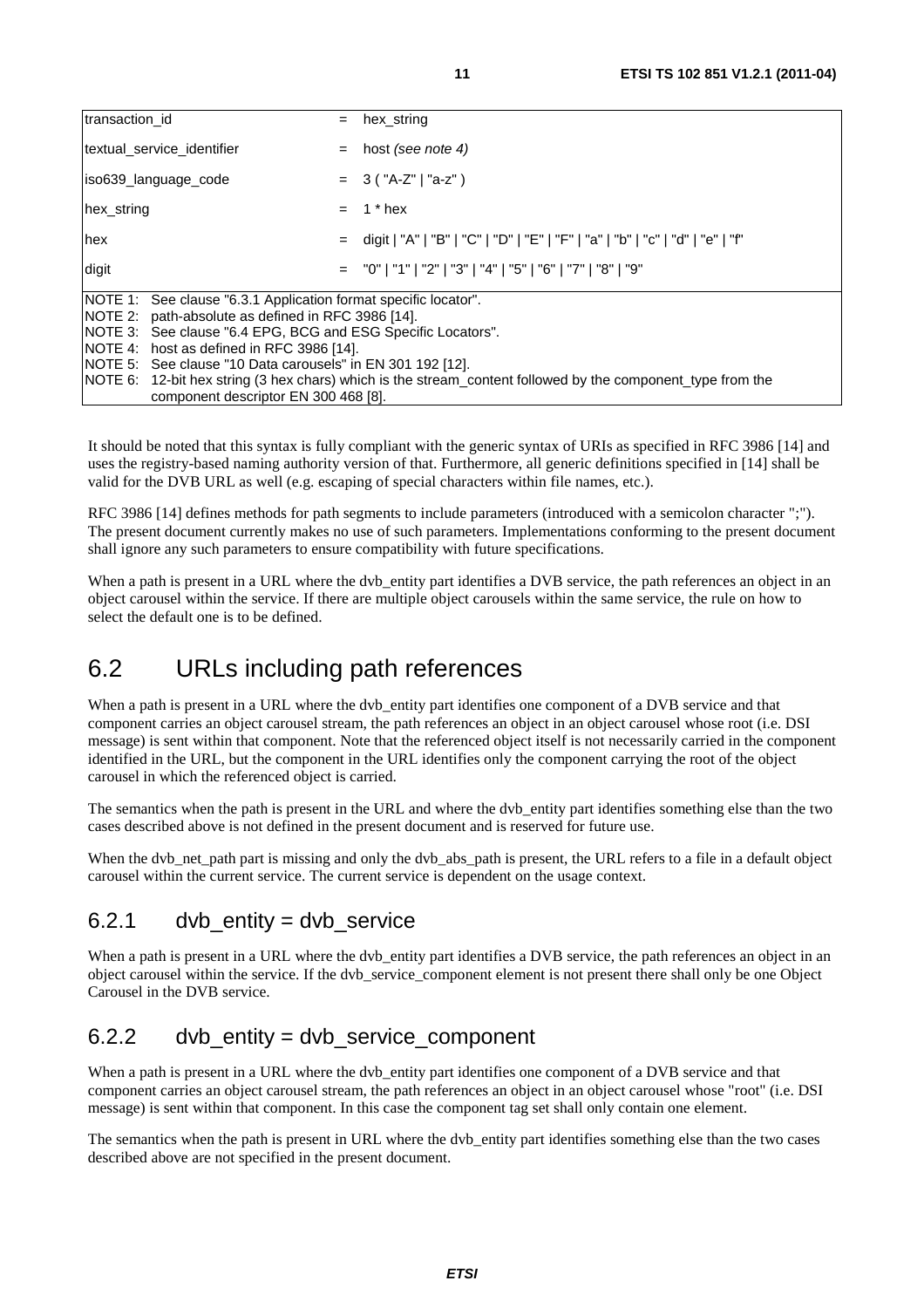#### $6.2.3$  dvb hier part = dvb abs path

When the dvb\_net\_path part is missing and only the dvb\_abs\_path is present, the URL refers to a file in a default object carousel within the current service. The "current" service is dependent on the usage context.

#### 6.2.4 dvb\_abs\_path

The following restrictions apply to the dvb\_abs\_path part of a name:

- The total length of pathnames, separators and file name shall be less than or equal to 254 bytes long.
- The following characters are not allowed in file names and pathnames: character null (0xC080), byte zero.
- The encoding of the file name is in UTF-8.
- The directory separator character shall be a slash character (0x2F).
- An absolute file name starts with a slash character (as indicated in the BNF above).

#### 6.2.5 dvb entity = dvb transport stream

At least the numeric identifiers original\_network\_id, transport\_stream\_id and service\_id, if present, shall be matched against the corresponding fields in DVB-SI.

#### 6.2.6 Reserved Names

File names starting with the characters "dvb." (dee-vee-bee-dot) are reserved for use as "well known" files defined in the present document or future specifications.

Authors shall not use file names with this form to avoid possible collision with standards defined files.

### 6.3 Interactive application specific locators

Two specific formats of locators are defined which have defined semantics only in the context of specific formats for interactive applications:

- The extended form of the DVB locator (see clause 6.3.1)
- The exit locator used for application self termination (see clause 6.3.5)

#### 6.3.1 Extended Application Locator

The formal specification of the URL form expressed in BNF is given in the extension in table 2 to the "dvb:" locators defined in table 1 in clause 6.1.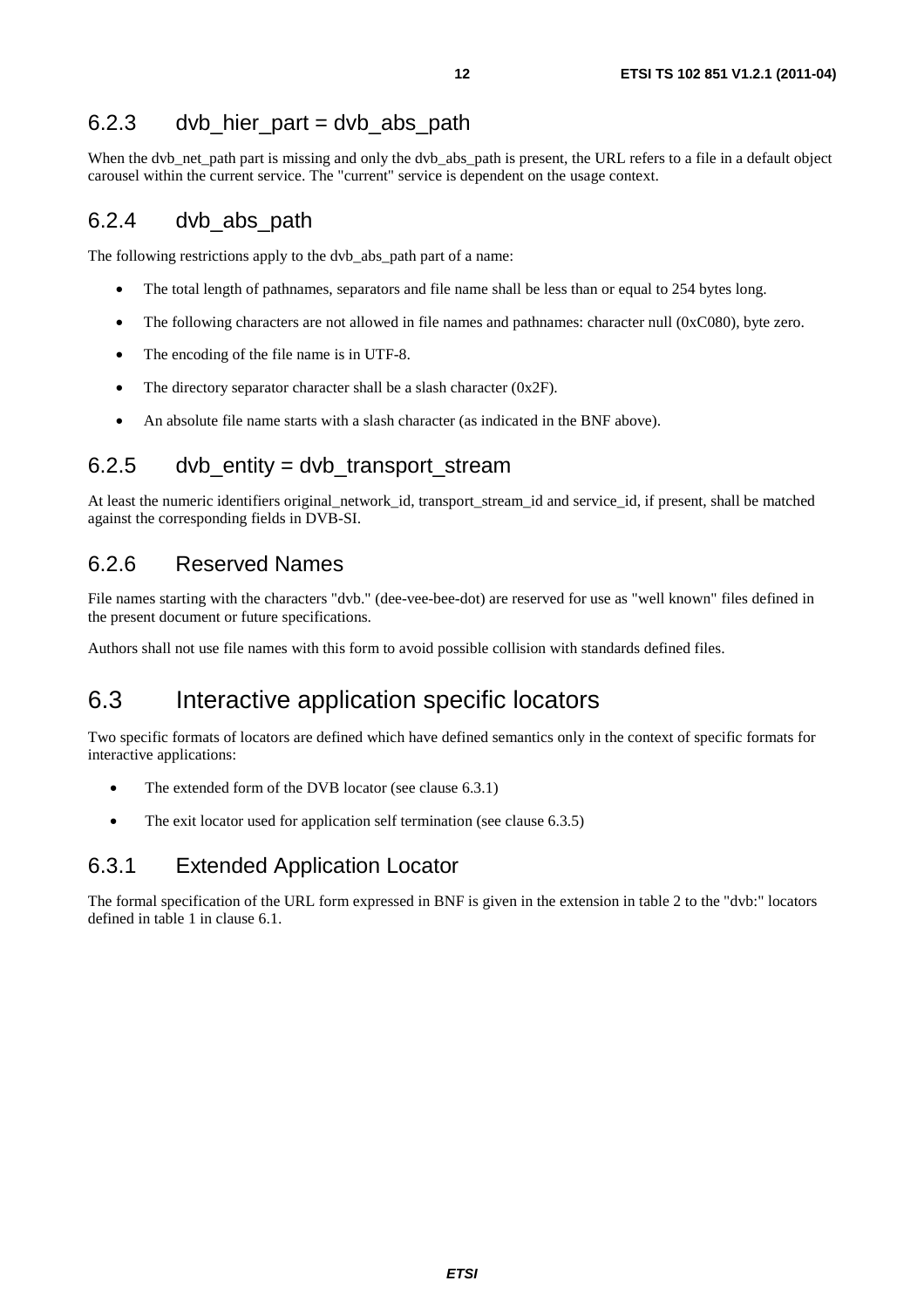| dvbapp_entity (note 1)                                                                                                                       | $=$ | dvb_service_contextual   dvb_service_component_contextual  <br>ait specifier |
|----------------------------------------------------------------------------------------------------------------------------------------------|-----|------------------------------------------------------------------------------|
| dvb_service_contextual                                                                                                                       | $=$ | "current"   "original"                                                       |
| $\frac{dv}{dx}$ service component contextual =                                                                                               |     | "current.audio"   "current.video"   "current.av"                             |
| ait specifier                                                                                                                                | $=$ | ait_filter "." "ait" ait_abs_path                                            |
| ait filter                                                                                                                                   | $=$ | "current"   dvb_service_without_event                                        |
| ait abs path                                                                                                                                 | $=$ | "/" ait_entity                                                               |
| ait entity                                                                                                                                   | $=$ | ait_root_directory   ait_application                                         |
| ait root directory                                                                                                                           | $=$ | "app_root"                                                                   |
| ait application (note 2)                                                                                                                     | $=$ | org_id_part "." app_id_part ["?" ait_params ]                                |
| ait params (note 3)                                                                                                                          | $=$ | "arg_" 1*digit "=" *uric [ "&" ait_params ]                                  |
| INOTE 1: See table 1.<br>NOTE 2: For org_id_part and app_id_part see TS 102 812 [9].<br><b>NOTE 3:</b> For digit and uric see RFC 3986 [14]. |     |                                                                              |

#### **Table 2: Extended Application URL syntax**

#### 6.3.2 TV Locators

A locator for a DVB Service or service component can be a full dvb: locator, as defined in table 1 in clause 6.1, or one of the specific forms defined in table 3.

| Table 3: Extended TV locators |  |
|-------------------------------|--|
|-------------------------------|--|

| Locator                                                                                                           | <b>Meaning</b>                                                      |  |
|-------------------------------------------------------------------------------------------------------------------|---------------------------------------------------------------------|--|
| dvb://current                                                                                                     | The service currently selected by the application.                  |  |
| $\frac{dv}{dx}$ ://current.av                                                                                     | The Audio and Video being presented on the background video device. |  |
| dvb://current.audio                                                                                               | The Audio being presented in association with the background video  |  |
|                                                                                                                   | device.                                                             |  |
| dvb://current.video                                                                                               | The Video being presented on the background video device.           |  |
| $\frac{dv}{dt}$ ://original                                                                                       | Originating service for this application (place of birth).          |  |
| Content authors who, in other systems, use the "tv: " locator, as defined in RFC 2838 [i.4], may use the<br>NOTE: |                                                                     |  |
| equivalent "dvb://current.av" locator to reference the default audio and video component within the               |                                                                     |  |
| service.                                                                                                          |                                                                     |  |

#### 6.3.3 Application Locator

A locator for an application in the current service can be identified by the specific forms in table 4. Only applications that are visible in the application database using the current service filter can be found by this locator.

Selecting this locator will launch the application, with the associated parameters. If the service indicated is not the current service, a service selection will be required. After successful service selection, the application will be launched with the associated parameters.

| Locator                                                            | <b>Meaning</b>                                                             |
|--------------------------------------------------------------------|----------------------------------------------------------------------------|
| $ dvb $ ://current.ait/orgid.appid?param1=val1&                    | An application in the service<br>currently selected by the<br>application. |
| $ dvb://dvb_senvice_without_events.ait/origid.append?param1=val1&$ | An application in the specified<br>service.                                |

#### **Table 4: Application locator**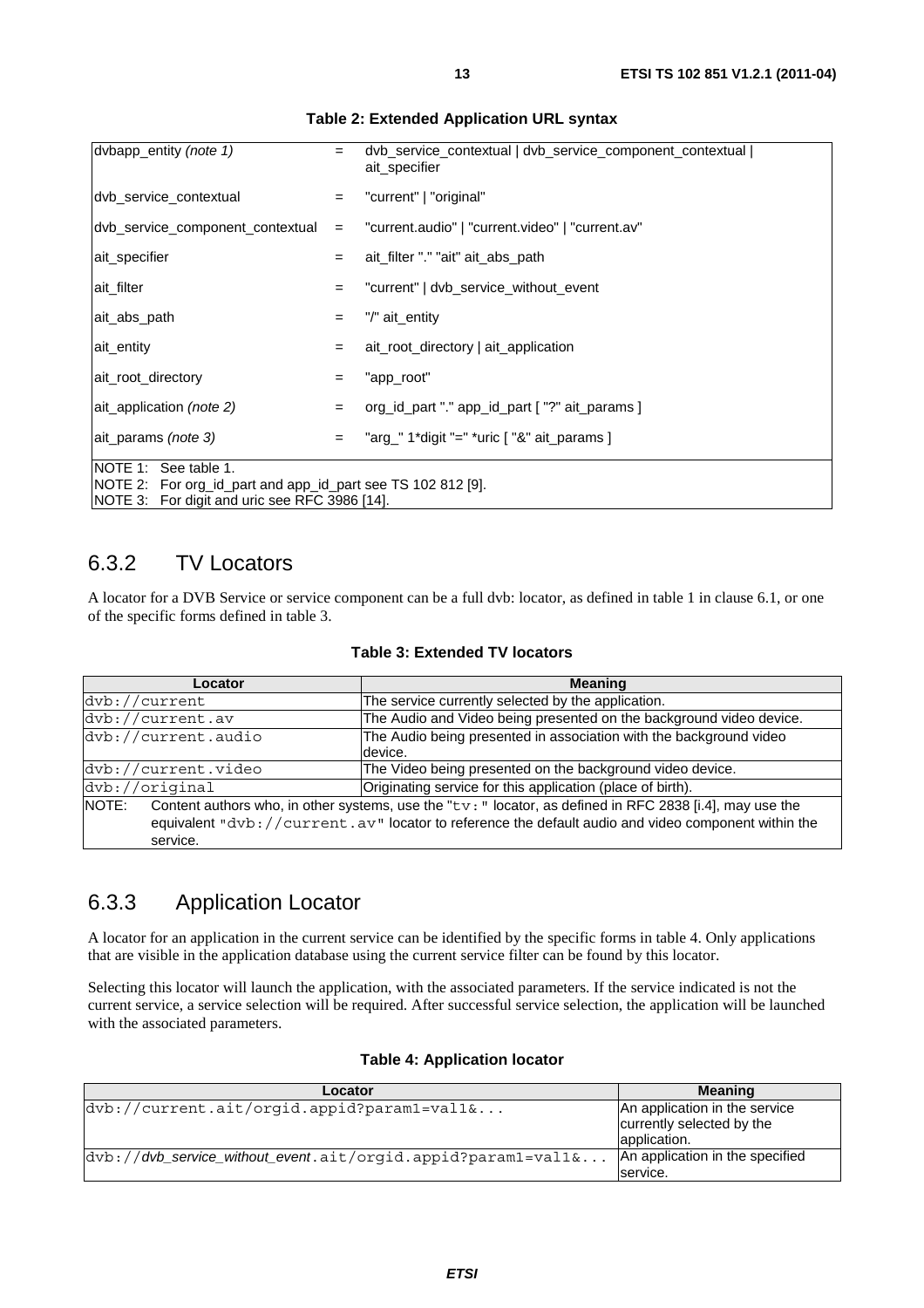#### 6.3.4 AIT Locators

The root directory or the icon representation of the current application can be referenced by the specific forms in table 5.

| Locator                    | <b>Meaning</b>                                                                                  |
|----------------------------|-------------------------------------------------------------------------------------------------|
| dvb://current.ait/app root | The root directory path as found in the application location descriptor<br>for the application. |
| dvb://current.ait/app icon | The icon found in the application icons descriptor for the application.                         |

#### 6.3.5 Exit Locator

In the context of some application formats, actioning a link in the defined element, attribute context with the following form of locator shall cause an application to terminate:

exit:

The formal specification of the URL is given in the BNF in table 6.

#### **Table 6: Exit locator syntax**

| exit_url    |     | = exit_scheme ": " *uric |
|-------------|-----|--------------------------|
| exit_scheme | $=$ | "exit"                   |

Activating such a link shall request that the application manager move the current application into the Killed state. Any possible characters following the ":" shall be ignored in this version of the present document (see RFC 3986 [14]).

#### 6.3.6 Server Domain

The domain part of an application format specific locator shall be one of:

- The domain name of the server that served the document if it can be identified.
- An empty string ("") for a page with a "dvb:" locator.

NOTE: Such pages cannot therefore be in the same domain as any page delivered via http.

• Null otherwise.

### 6.4 EPG, BCG and ESG Specific Locators

#### 6.4.1 DVB Event Constraint

For use in EPGs and ESGs, the dvb\_event\_constraint shall be encoded as defined in table 7.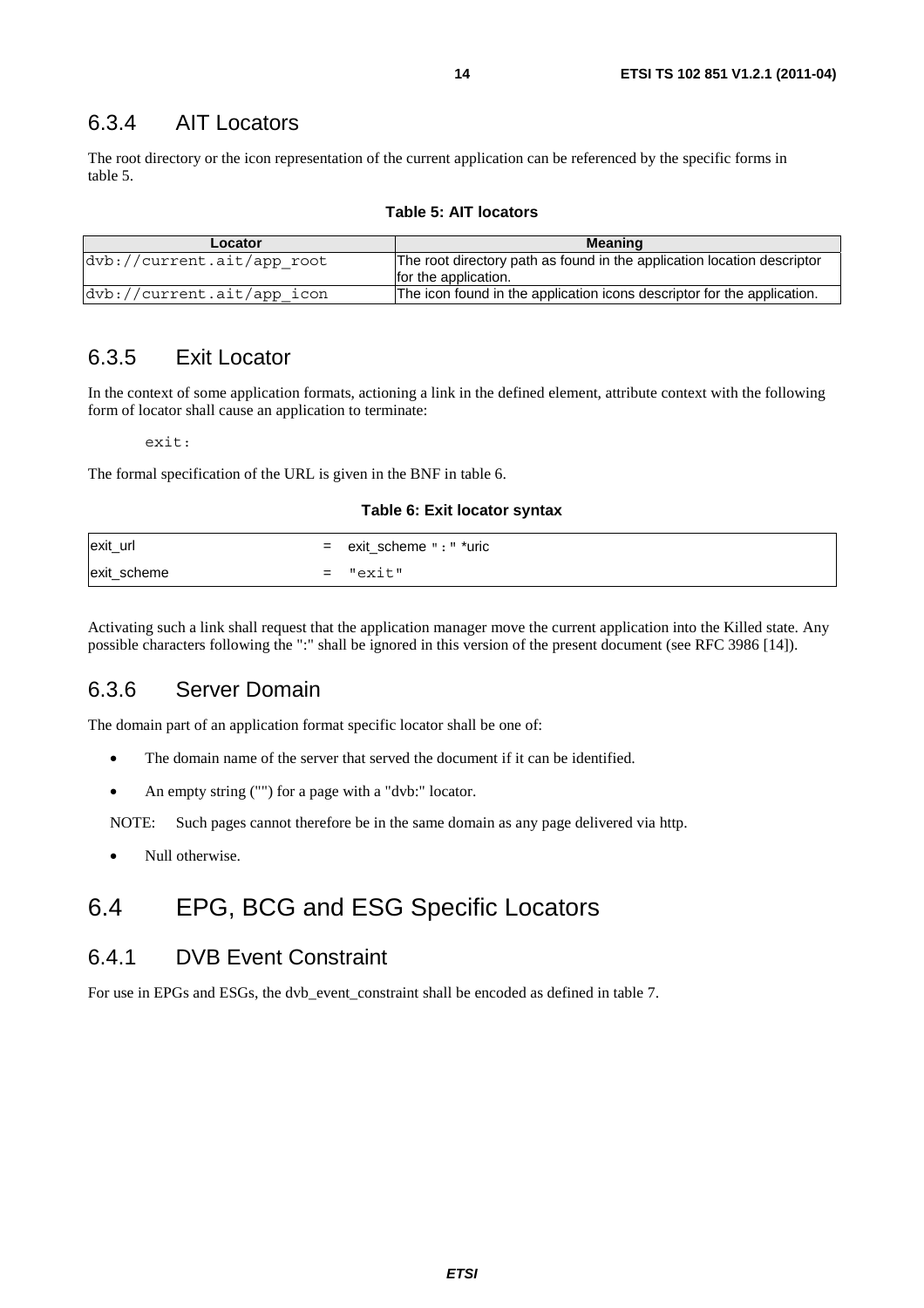| dvb_event_constraint | $=$ | event_id_mode   tva_id_only_mode   time_constraint   |
|----------------------|-----|------------------------------------------------------|
| event_id_mode        | $=$ | "; " event_id [ $"$ ; " TVA_id ] [ time_constraint ] |
| tva_id_only_mode     | $=$ | ";; " $TVA_id$ [ time_constraint ]                   |
| time_constraint      | $=$ | "~" time_duration                                    |
| TVA_id               | $=$ | 1*hex                                                |
| time_duration        | $=$ | start_time $" -- "$ duration                         |
| start_time           | $=$ | date "T" time "Z"                                    |
| duration             | $=$ | "PT" hours "H" minutes "M" [seconds "S"]             |
| date                 | $=$ | year month day                                       |
| time                 |     | hours minutes [seconds]                              |
| year                 | $=$ | digit digit digit digit                              |
| month                | $=$ | digit digit                                          |
| day                  | $=$ | digit digit                                          |
| hours                | $=$ | digit digit                                          |
| minutes              | $=$ | digit digit                                          |
| seconds              | $=$ | digit digit                                          |
|                      |     |                                                      |

#### **Table 7: EPG/BCG/ESG specific DVB URL syntax**

The format of the time\_duration string is compatible with ISO/IEC 8601 [10]. Note that the time and duration fields must be separated by two "-" characters rather than by "/" (see clause 5.5.2 in [11]).

EXAMPLE: 20060908T091500Z—PT00H30M00S

Use of the "Z" qualifier is mandatory, indicating that the start time of the programme is defined with respect to UTC.

#### 6.4.2 Restrictions of EPG, BCG and ESG Specific Locators

When referencing a DVB service, the DVB locator shall be restricted like so:

dvb://<original\_network>.[<transport\_stream>].<service\_id>

When referencing an item of content the DVB locator shall be restricted to any of the following:

- To reference an item of content via an event id carried in EIT: dvb://<original\_network\_id>.[<transport\_stream>].<service\_id>;<event\_id>[~time\_duration]
- To reference an item of content via a TVA\_id carried in EIT: dvb://<original\_network\_id>.[<transport\_stream>].<service\_id>; $\cdot$ ;<TVA\_id>[~time\_duration]
- To reference an item of content via a TVA\_id carried in PES: dvb://<original\_network\_id>.[<transport\_stream>].<service\_id>.<component\_tag>;;<TVA\_id> [~time\_duration]
- To reference an item of content via both, an event id and a TVA\_id carried in EIT: dvb://<original\_network\_id>.[<transport\_stream>].<service\_id>;<event\_id>;<TVA\_id> [~time\_duration]
- To reference an item of content via both, an event id and a TVA id carried in PES: dvb://<original\_network\_id>.[<transport\_stream>].<service\_id>.<component\_tag>;<event\_id>; <TVA\_id>[~time\_duration]
- To reference an item of content by its scheduled time for broadcast: dvb://<original\_network\_id>.[<transport\_stream>].<service\_id>~time\_duration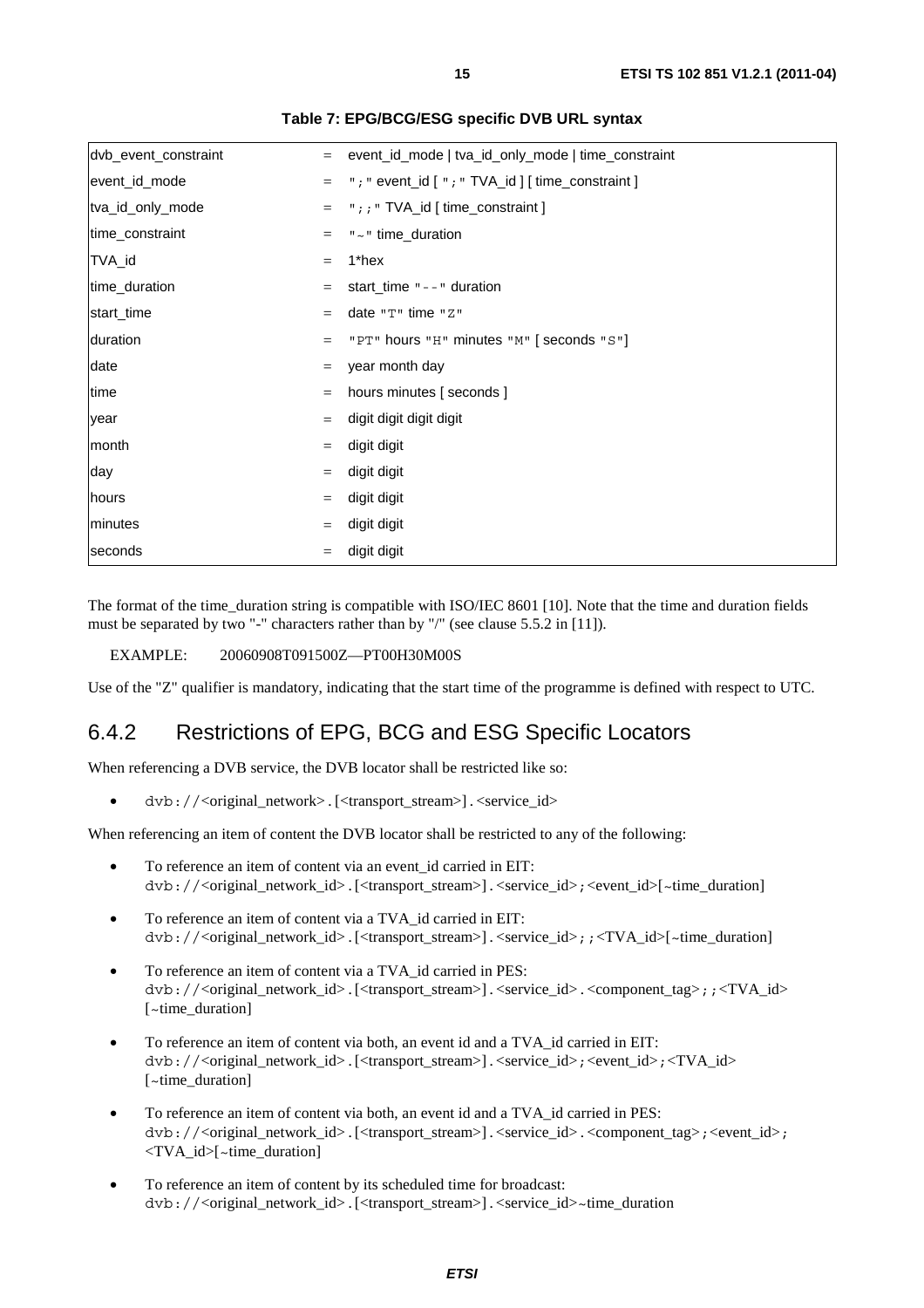#### 6.4.3 Locators in Metadata

A metadata fragment may contain a DVB locator referencing a file in an object carousel. When this occurs and the file is delivered in the same object carousel as the metadata service delivering the metadata fragment, the following syntax may be used for the DVB locator:

dvb:<path-absolute>

This path shall be interpreted as being an absolute path, that is one that is relative to the ServiceGateway for the object carousel carrying the metadata service.

If a metadata fragment references a file delivered in a different object carousel to the metadata service delivering that metadata fragment, the following syntax shall be used for the DVB locator:

• dvb://<original\_network\_id>.[<transport\_stream\_id>].<service\_id>.<component\_tag> {&<component\_tag>}[\$<dvb\_carousel\_id>]<path-absolute>

#### 6.5 Resolution

When resolving references to a DVB service, the numeric identifiers original\_network\_id, transport\_stream\_id and service id, if present, shall be matched against the corresponding fields in the SDT.

When resolving references to a transport stream, the numeric identifiers original\_network\_id and transport\_stream\_id shall be matched against the corresponding fields in the NIT.

### 7 The "urn:dvb" Scheme

In RFC 5328 [11], DVB defines a specific Uniform Resource Name (URN) scheme which provides a general naming mechanism intended to uniquely identify DVB Schemas and Classification Schemes.

### 7.1 Management of the "urn:dvb" URL Scheme

Table 8 defines the structure for metadata definitions within the "urn:dvb" namespace RFC 5328 [11]. A register of assigned DVB URNs can be found in [i.7].

| URN                      | <b>Description</b>                            |
|--------------------------|-----------------------------------------------|
| lurn:dvb:metadata        | Root of all DVB metadata URNs                 |
| lurn:dvb:metadata:schema | All DVB generic schemas                       |
| urn:dvb:metadata:cs      | All DVB classification schemes                |
|                          | DVB Schemas organised by application area     |
| lurn:dvb:metadata:xxx    | ("xxx" replaced by application designation as |
|                          | registered with the DVB Project Office)       |

#### **Table 8: URN Namespace Management**

#### 7.2 "urn:dvb" Syntax and Naming Convention

All URNs in the "urn:dvb" namespace shall be composed according to table 9 and shall be registered in TR 102 679 [i.7].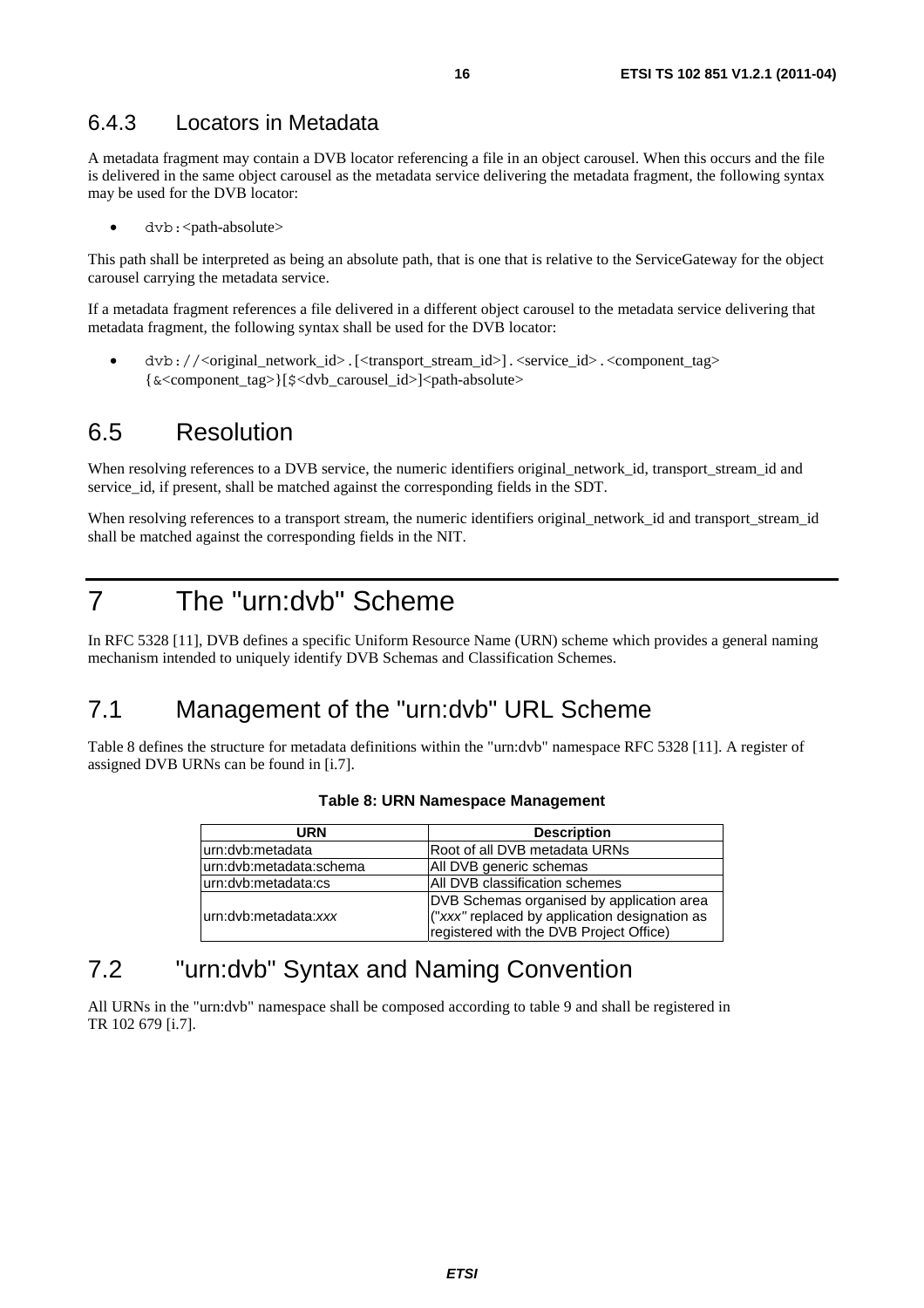| dvb urn                 |     | = "urn:dvb:metadata:" (classification_scheme   schema ) ":" year [ "-"<br>revision 1 |
|-------------------------|-----|--------------------------------------------------------------------------------------|
| classification_scheme   |     | $=$ " $cs:$ " $cs$ name                                                              |
| cs_name                 |     | $=$ string "CS"                                                                      |
| schema                  |     | = [application_designation ":"] ( mixed_case+ ": " ) * mixed_case+                   |
| application_designation | $=$ | lower_case+                                                                          |
| year                    | $=$ | digit digit digit digit                                                              |
| revision                | $=$ | digit+                                                                               |
| digit                   |     | = "0"   "1"   "2"   "3"   "4"   "5"   "6"   "7"   "8"   "9"                          |
| lower_case              |     | $=$ "a"  "z"                                                                         |
| upper_case              |     | $=$ "A"  "Z"                                                                         |
| mixed case              | $=$ | lower_case   upper_case                                                              |

**Table 9: urn:dvb Naming Convention**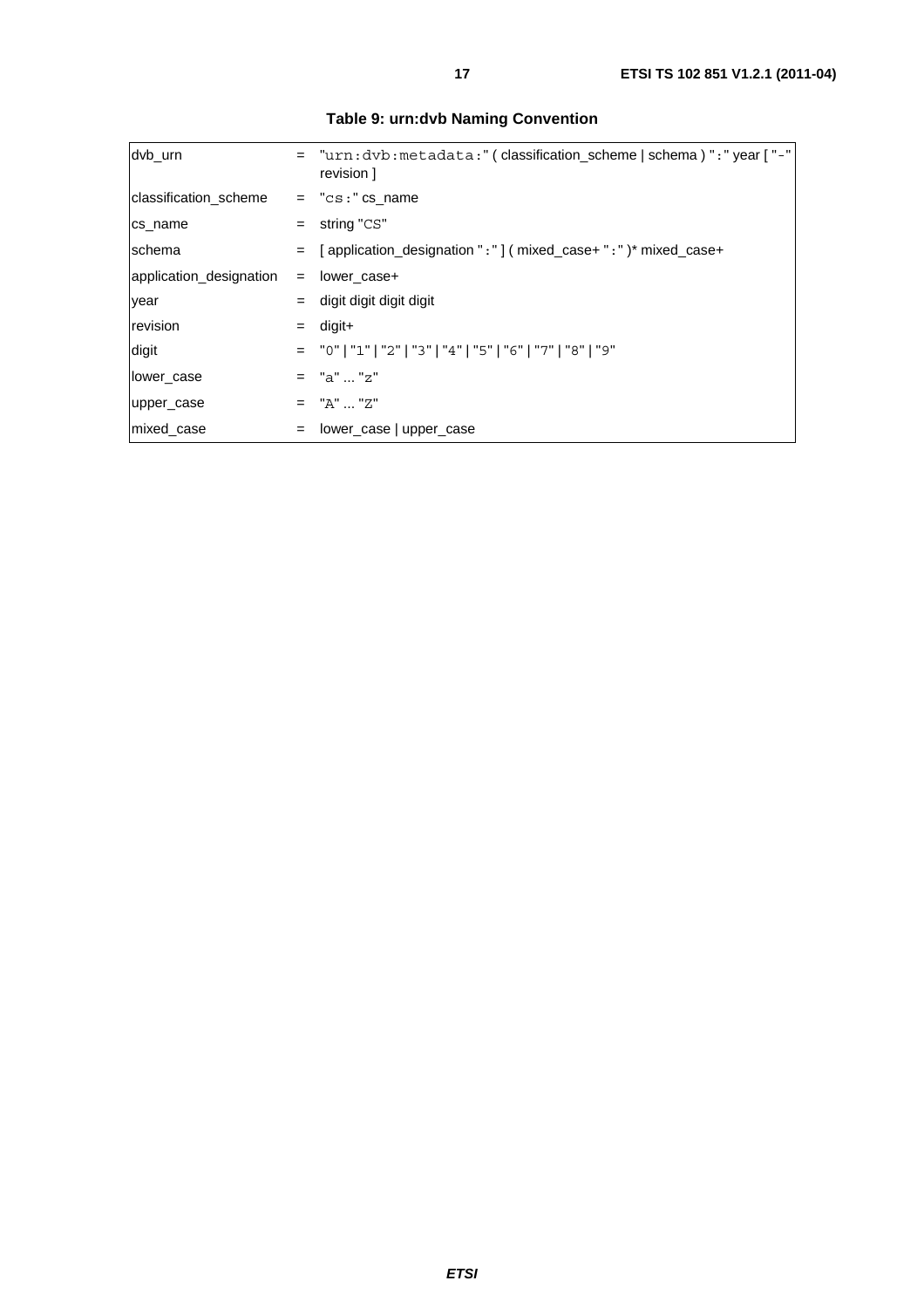# Annex A (informative): Bibliography

IETF RFC 791: "Internet Protocol".

NOTE: See<http://www.faqs.org/rfcs/rfc791.html>

IETF RFC 1737 (December 1994): " Functional Requirements for Uniform Resource Names", K. Sollins/L. Masinter.

NOTE: Available at [http://www.faqs.org/rfcs/rfc1737.html.](http://www.faqs.org/rfcs/rfc1737.html)

IETF RFC 1738 (December 1994): "Uniform Resource Locators (URL)", T. Berners-Lee/L. Masinter/M. McCahill (Editors).

NOTE: Available at [http://www.faqs.org/rfcs/rfc1738.html.](http://www.faqs.org/rfcs/rfc1738.html)

IETF RFC 2396 (August 1998): "Uniform Resource Identifiers (URI): Generic Syntax", T. Berners-Lee/R. Fielding/ L. Masinter.

NOTE: Available at [http://www.faqs.org/rfcs/rfc2396.html.](http://www.faqs.org/rfcs/rfc2396.html)

IETF RFC 2717 (November 1999): "Registration Procedures for URL Scheme Names", R. Petke/I. King.

NOTE: Available at [http://www.faqs.org/rfcs/rfc2717.html.](http://www.faqs.org/rfcs/rfc2717.html)

IETF RFC 2718 (November 1999): "Guidelines for new URL Schemes", L. Masinter/H. Alvestrand/D. Zigmond/ R. Petke.

NOTE: Available at [http://www.faqs.org/rfcs/rfc2718.html.](http://www.faqs.org/rfcs/rfc2718.html)

IETF RFC 2732 (December 1999): "Format for Literal IPv6 Addresses in URL's", R. Hinden/B. Carpenter/L. Masinter.

NOTE: Available at [http://www.faqs.org/rfcs/rfc2732.html.](http://www.faqs.org/rfcs/rfc2732.html)

IETF RFC 3305 (August 2002): "Report from the Joint W3C/IETF URI Planning Interest Group: Uniform Resource Identifiers (URIs), URLs, and Uniform Resource Names (URNs): Clarifications and Recommendations", M. Mealling/ R. Denenberg (Editors).

NOTE: Available at [http://www.faqs.org/rfcs/rfc3305.html.](http://www.faqs.org/rfcs/rfc3305.html)

ETSI TS 102 323: "Digital Video Broadcasting (DVB); Carriage and signalling of TV-Anytime information in DVB transport streams".